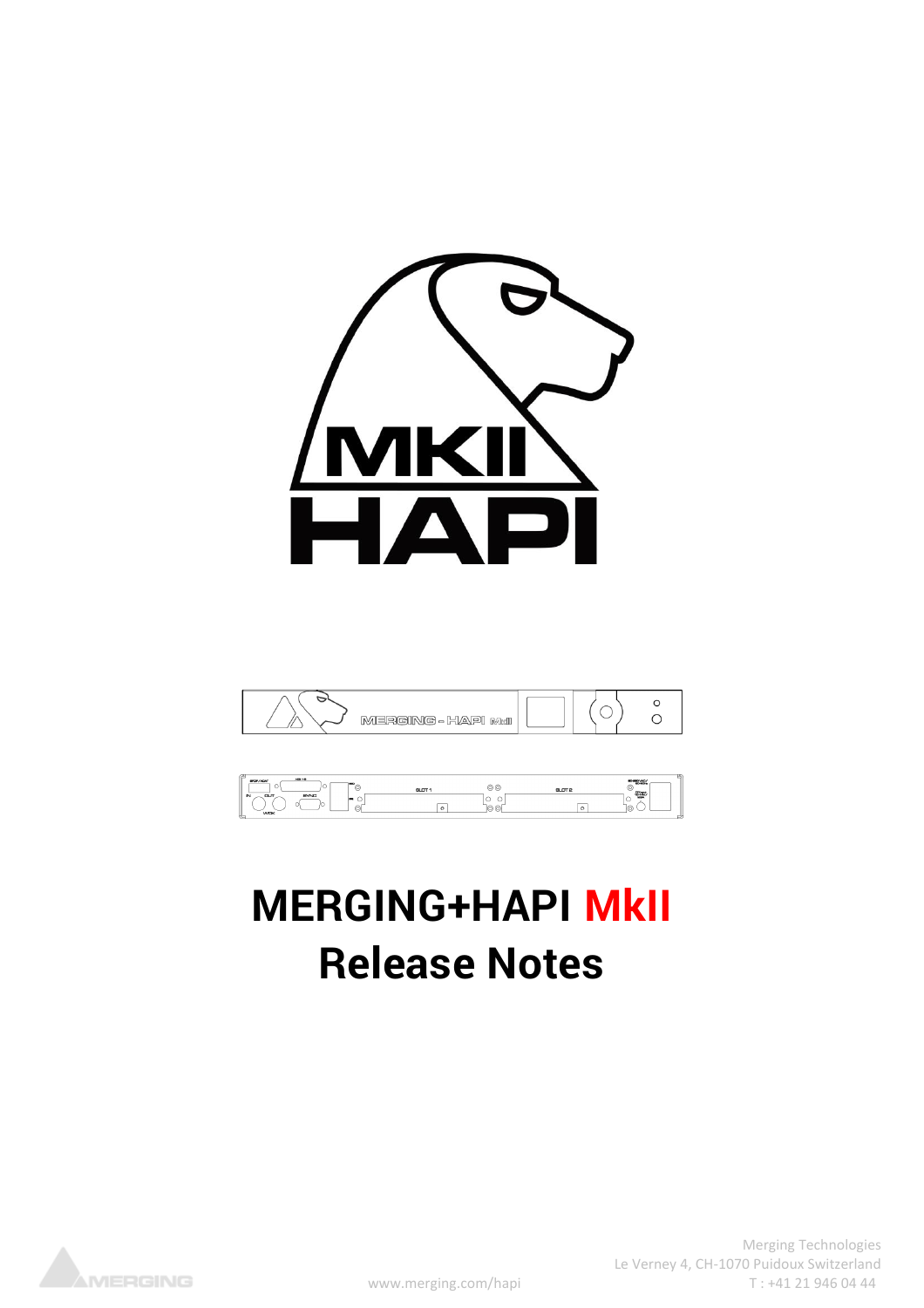

# **HAPI MkII FIRMWARE**

#### **Make sure that you are running the latest certified firmware:**

<https://www.merging.com/hapi>

Verify your Hapi firmware version by going to the Hapi Setup menu and open the *System info* page to verify the firmware version installed. Users can also verify the firmware by opening ANEMAN or MTDiscovery and rolling the mouse pointer over the MkII icon

#### **Update Procedure**

1) Check for new firmware in the «Docs & Downloads» section at www.merging.com/hapi

2) Right click on the Hapi from MT Discovery or ANEMAN and select "Maintenance Page" *Note: Google Chrome is the recommended browser. Safari is not recommended.*

3) Do not abort the Firmware Update at anytime, until completion and until the "Reboot" message shows up.

Merging Technologies recommends to update to the latest available firmware. All details on the upgrade procedure can be found in the Hapi MkII User manual.

*Note: Hapi MKII does not require Maintenance Mode updates.*

# **REQUIREMENTS**

- ANEMAN 1.3.0 and higher
- MAD 1.0.6 HotFix and higher (MAD 2.0 Recommended)
- **■** MT Discovery 13.1 and higher

# **CURRENT LIMITATIONS (Firmware)**

- RS422/BiPhase/GPIO not implemented
- No VU meters in DSD (refer to User Manual)

# **FIRMWARE UPDATES HISTORY**

#### **Firmware\_1.4.2b51894– Release Date**: 18.05.2022

*A complete shut down and restart of your Hapi after this firmware update is always preferred, this is in order to ensure that all your modules are properly detected*

- New. ADA8S/P run 5 Premium support
- **.** Improvement. Validate that address and gateway are on same subnet
- **·** Improvement. Modules detection reliability
- Fixed. Dante SAP Source no longer discovered
- Fixed. ADA8S & ADA8P modules thermal stabilization
- Fixed. In Advanced pages multi-interface mode all interfaces reported link up

#### **Firmware\_1.4.0b50895– Release Date**: 23.02.2022

*A complete shut down and restart of your Hapi after this firmware update is always preferred, this is in order to ensure that all your modules are properly detected*

New modules revision. ADA8S & ADA8P run 5 and above Support



[www.merging.com/hapi](http://www.merging.com/hapi) **Page 2 - 4**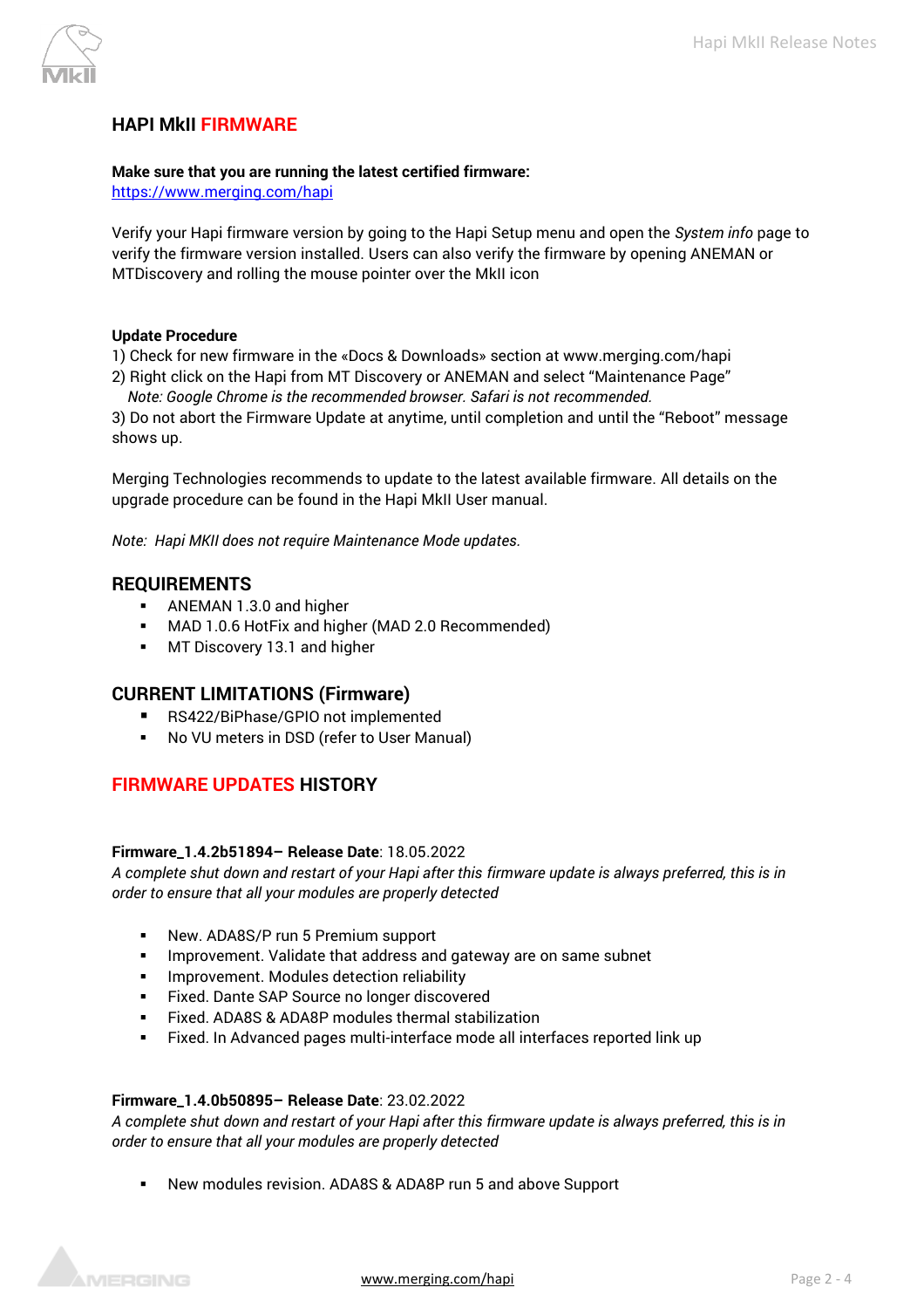

- Improvement. NMOS reliability
- Improvement. D/A8 card sometimes not detected in slot 2
- **EXECT:** Improvement. ADA8S & ADA8P module detection reliability
- Improvement. Advanced pages PTP tab, Audio Clock readings added
- **E** Improvement. Hapi MkII Board detection issue (DA8 run 11 specifically)
- Fixed. Hapi MkII issue with MADI (sound clicks)
- Fixed. SPS two ports no longer advertise Bonjour after connection/disconnection
- Fixed. Device issue advertising itself after RJ45 disconnect/connect
- Fixed. ASIO clock not updated when PTP domain has changed
- Fixed. Peering reliability and dropout's issues
- Fixed. Hapi MkII hosting DA (Run 6 and below) silent
- Fixed. Various SAP and SDP fixes
- Fixed. Display brightness setting control for the OLED

## **Firmware\_1.2.4.48118 – Release Date**: 2 nd July 2021

*A complete shut down and restart of your Hapi after this firmware update is always preferred, this is in order to ensure that all your modules are properly detected*

- **·** Improvement. Improved firmware update reliability for ADA8S/P modules
- **·** Improvement. Peering reliability
- Fixed. Peering noise issue with modules in DSD
- Fixed. Peering reliability preventing disconnections
- Fixed. Wrong source's codec when set codec from DSD128 to PCM
- Fixed. DA8 run 5: Setup->Module->DA: "Max Level" disabled

#### **Firmware\_1.2.1\_47381 – Release Date**: May 4th 2021

*A complete shut down and restart of your Hapi after this firmware update is always preferred, this is in order to ensure that all your modules are properly detected*

- Fixed. AKDG8D module type not reported properly on OLED
- Fixed. AKDG8D module showing attenuation parameter on OLED
- Fixed. MKII cannot lock on Workclock input at some sampling rates
- Fixed. Wrong ST2022-7 streams' status (during a short period)
- Fixed. Horus/Hapi/Anubis virtual MIDI ports fail to load, solves PreAmps remote and MIDI Din issues.
- Fixed. WebApp meter page: no AES peak meters present
- Fixed. NMOS null value activation time when patching an IS-05 receiver
- Fixed. Zhi and Zlo PreAmps parameter not enabled on some modules

#### **Firmware\_1.2.1\_47023 -** Deployment firmware

*A complete shut down and restart of your Hapi after this firmware update is always preferred, this is in order to ensure that all your modules are properly detected*

Hapi MKII deployment firmware